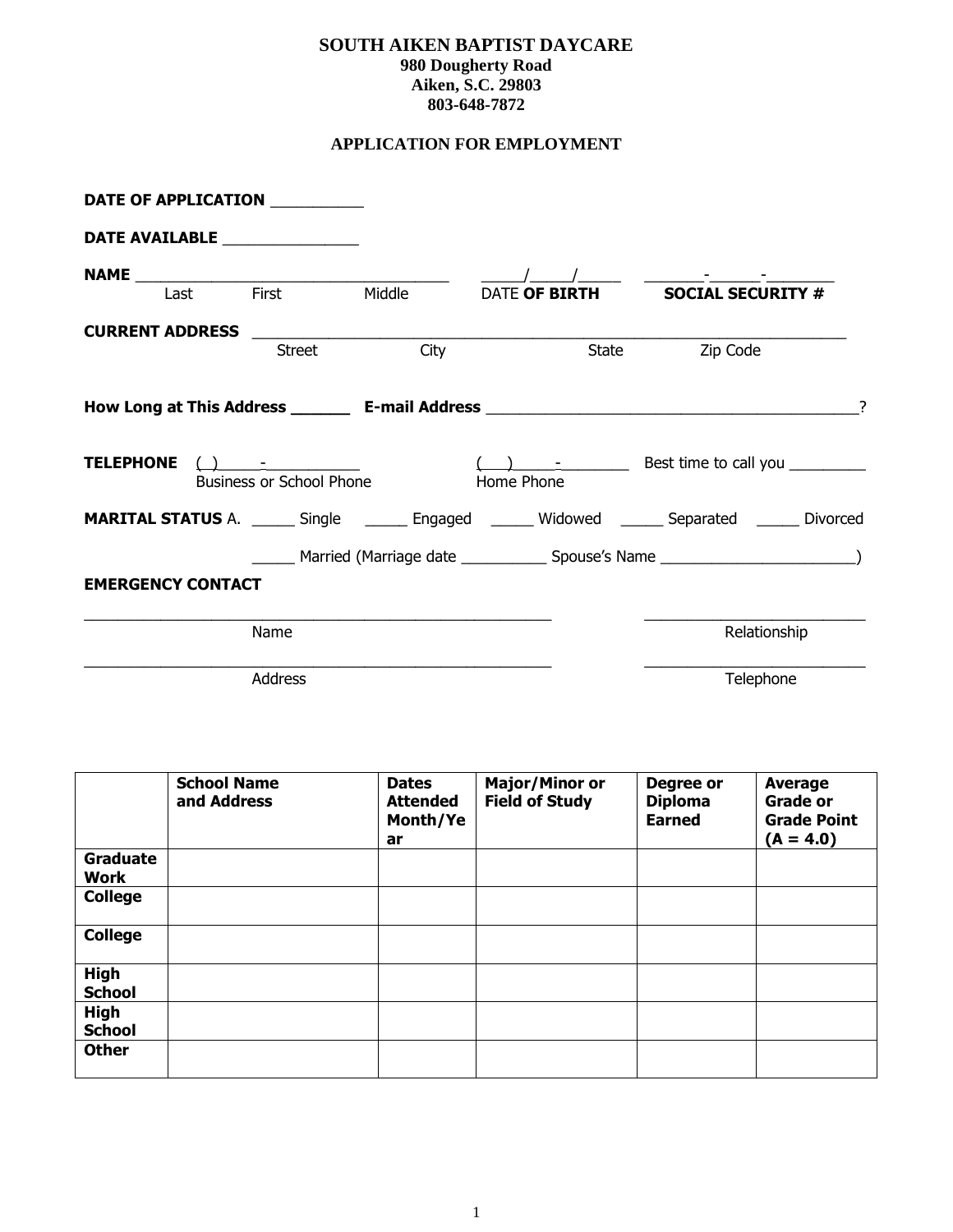### **STATEMENT OF FAITH**

Do you, without reservation, subscribe to our statement of faith, as stated above? Please initial by each item acknowledging read and understood.

[ ] We believe the whole Bible from Genesis 1:1 to Revelation 22:21 as the verbally inspired and infallible word of God.

[ ] We believe Jesus Christ was born of Mary, the Virgin, and is the Son of God, and God the Son.

[ ] We believe that Christ died for our sins according to the Scriptures, the Just for the unjust, that He might bring us to God.

[ ] We believe that He rose from the grave the third day according to the Scriptures.

[ ] We believe that He, only, is the great High Priest, and we need not the intercession of any man, but that Christ ever liveth to make intercession for us.

[ ] We believe that Christ will come again in Person, bodily, visibly, to establish His kingdom on earth.

[ ] We believe that in order to be saved, the soul must be born again – "Ye must be born again." (John 3:7)

[ ] We believe that every truly born again soul should declare his faith by the act of baptism (immersion in water) setting forth the Lord's death, burial, and resurrection.

[ ] We believe that the church is a body of baptized believers whose mission is not to "reform the world", but to preach and teach the Gospel of Salvation to individual souls.

[ ] We believe that God wonderfully and immutably creates each person as male or female. (Gen. 1:26-27) Rejection of one's biological sex is rejection of the image of God within that person.

[ ] We believe the term "marriage" has only one meaning; the uniting of one biological man and one biological woman, not transgender or non-gender conforming person, in a single, exclusive union, delineated in Scripture (Gen. 2:18-25.) We believe that God intends sexual intimacy to occur only between a man and a woman who are married to each other. (1 Cor. 6:18, 7:2-5; Heb. 13:4.) We believe that God has commanded that no intimate sexual activity be engaged in outside of a marriage between a man and a woman.

[ ] We believe that any form of sexual immorality(including, but not limited to , adultery, fornication, homosexual behavior, bisexual conduct, transgender or gender non-conforming relationship; bestiality; incest; and use of pornography) is sinful and offensive to God. (Matt. 15:18-20; 1 Cor. 6:9-10)

[ ] We believe that all human life is sacred and created by God in His image. Human life is of inestimable worth in all its dimensions, including pre-born babies, the aged, the physically or mentally challenged, and every other stage or condition from conception, through natural death. We therefore defend, protect and value all human life. (Ps. 139)

#### **SIGNATURE** \_\_\_\_\_\_\_\_\_\_\_\_\_\_\_\_\_\_\_\_\_\_\_\_\_\_\_\_\_\_\_\_\_\_\_\_\_\_\_\_\_\_\_\_\_\_\_\_\_\_\_\_\_\_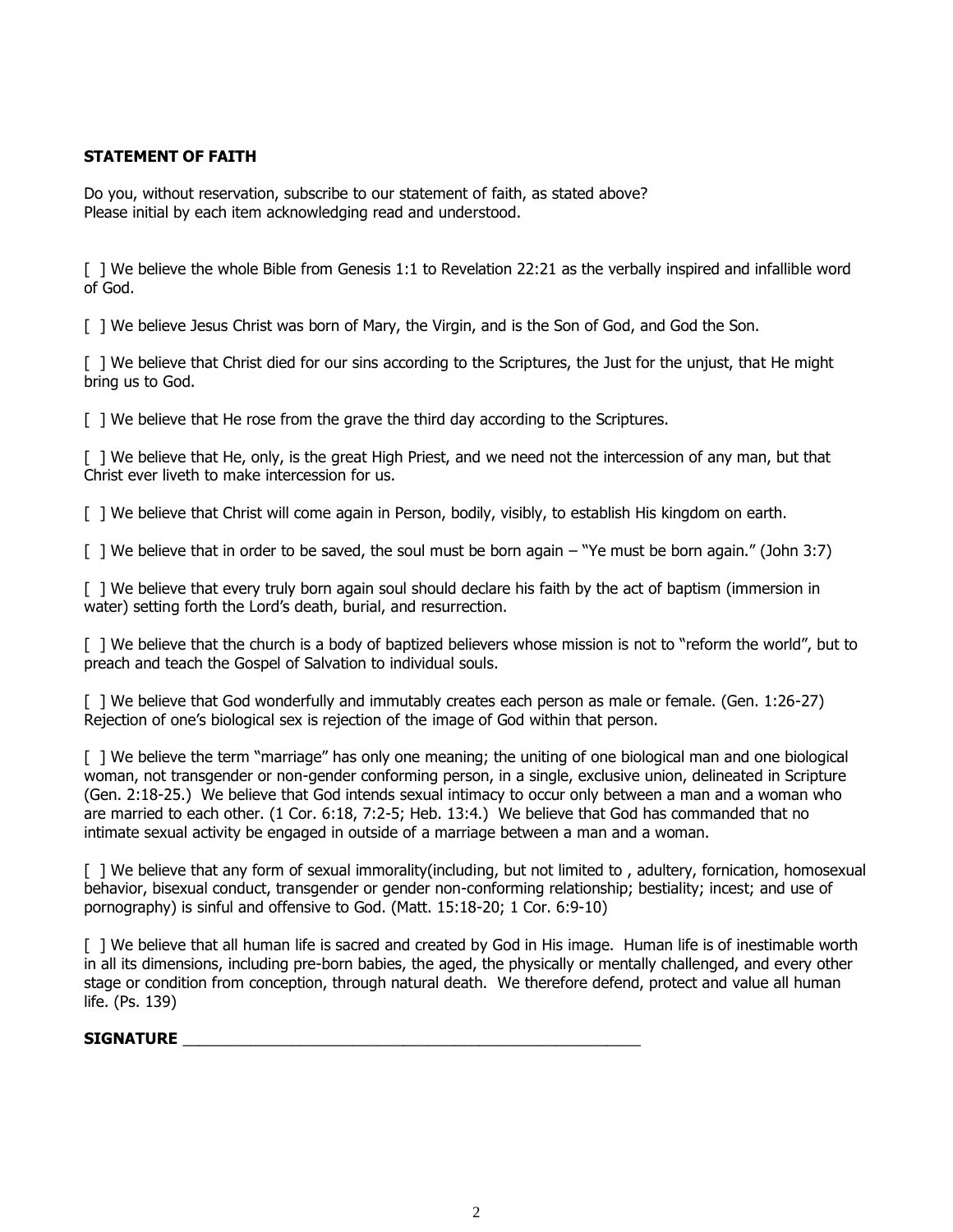|    | <b>CHURCH/SPIRITUAL BACKGROUND</b>                                                                                                           |           |
|----|----------------------------------------------------------------------------------------------------------------------------------------------|-----------|
|    | A. Have you personal assurance that you are a born again Christian? _____ Yes                                                                | <b>No</b> |
|    | B. How long have you had that assurance?                                                                                                     |           |
|    | C. On what do you base your answer?                                                                                                          |           |
|    | D. Share a brief personal testimony concerning your salvation experience (be specific).                                                      |           |
|    |                                                                                                                                              |           |
|    |                                                                                                                                              |           |
| Е. | <u> 1989 - Johann Stoff, amerikansk politiker (d. 1989)</u>                                                                                  |           |
| F  | What Christian service have you done in your church or elsewhere? _______________                                                            |           |
|    |                                                                                                                                              |           |
|    | H. Pastor's name:                                                                                                                            |           |
|    | I. What is your personal attitude and practice as a Christian toward liquor, drugs, tobacco, and<br>matters of recreation and entertainment? |           |
|    |                                                                                                                                              |           |
|    |                                                                                                                                              |           |
|    |                                                                                                                                              |           |
| J. | Do you feel a Christian school has a right to set standards for faculty and students for dress,<br>appearance, and ethics?                   |           |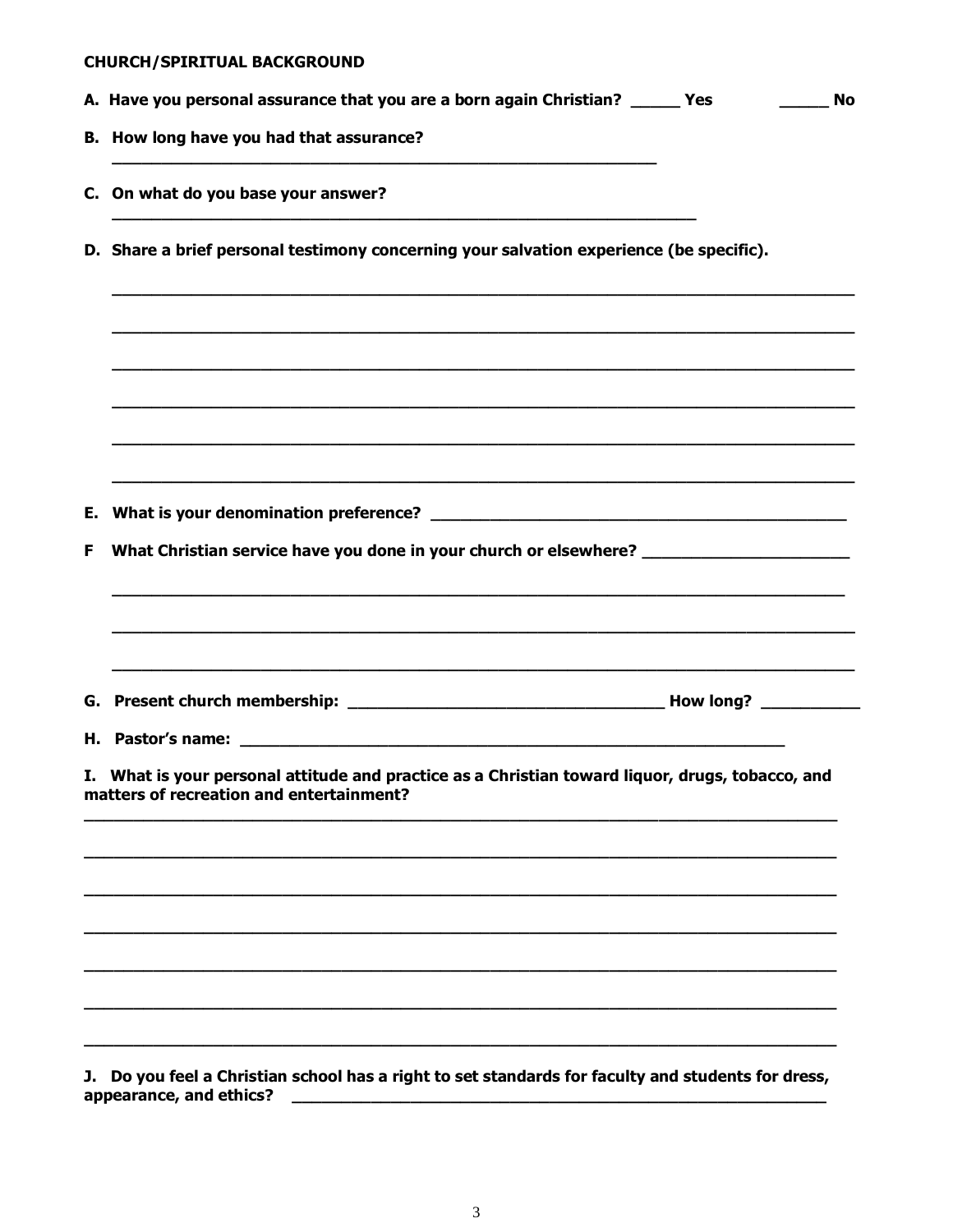**EMPLOYMENT HISTORY** Please list most recent employer first.

| What was your level of job satisfaction? $(1 = \text{very dissatisfied} ; 5 = \text{extremely satisfied}) \qquad 1 \qquad 2$<br>3<br>4<br>5<br>What was your level of job satisfaction? (1=very dissatisfied; 5=extremely satisfied) 1 2<br>3<br>4<br>5<br>What was your level of job satisfaction? (1=very dissatisfied; 5=extremely satisfied) 1<br>$\overline{\phantom{a}}$<br>3<br>4<br>5<br>What was your level of job satisfaction? $(1=$ very dissatisfied; $5=$ extremely satisfied) $1 \ 2$<br>5<br>3<br>4<br><u> 1989 - Johann Harry Harry Harry Harry Harry Harry Harry Harry Harry Harry Harry Harry Harry Harry Harry Harry</u> |      |  |  |  |
|----------------------------------------------------------------------------------------------------------------------------------------------------------------------------------------------------------------------------------------------------------------------------------------------------------------------------------------------------------------------------------------------------------------------------------------------------------------------------------------------------------------------------------------------------------------------------------------------------------------------------------------------|------|--|--|--|
|                                                                                                                                                                                                                                                                                                                                                                                                                                                                                                                                                                                                                                              |      |  |  |  |
|                                                                                                                                                                                                                                                                                                                                                                                                                                                                                                                                                                                                                                              |      |  |  |  |
|                                                                                                                                                                                                                                                                                                                                                                                                                                                                                                                                                                                                                                              |      |  |  |  |
|                                                                                                                                                                                                                                                                                                                                                                                                                                                                                                                                                                                                                                              |      |  |  |  |
|                                                                                                                                                                                                                                                                                                                                                                                                                                                                                                                                                                                                                                              |      |  |  |  |
|                                                                                                                                                                                                                                                                                                                                                                                                                                                                                                                                                                                                                                              |      |  |  |  |
|                                                                                                                                                                                                                                                                                                                                                                                                                                                                                                                                                                                                                                              |      |  |  |  |
|                                                                                                                                                                                                                                                                                                                                                                                                                                                                                                                                                                                                                                              |      |  |  |  |
|                                                                                                                                                                                                                                                                                                                                                                                                                                                                                                                                                                                                                                              |      |  |  |  |
|                                                                                                                                                                                                                                                                                                                                                                                                                                                                                                                                                                                                                                              |      |  |  |  |
|                                                                                                                                                                                                                                                                                                                                                                                                                                                                                                                                                                                                                                              |      |  |  |  |
|                                                                                                                                                                                                                                                                                                                                                                                                                                                                                                                                                                                                                                              |      |  |  |  |
|                                                                                                                                                                                                                                                                                                                                                                                                                                                                                                                                                                                                                                              |      |  |  |  |
|                                                                                                                                                                                                                                                                                                                                                                                                                                                                                                                                                                                                                                              |      |  |  |  |
|                                                                                                                                                                                                                                                                                                                                                                                                                                                                                                                                                                                                                                              |      |  |  |  |
|                                                                                                                                                                                                                                                                                                                                                                                                                                                                                                                                                                                                                                              |      |  |  |  |
|                                                                                                                                                                                                                                                                                                                                                                                                                                                                                                                                                                                                                                              |      |  |  |  |
|                                                                                                                                                                                                                                                                                                                                                                                                                                                                                                                                                                                                                                              |      |  |  |  |
|                                                                                                                                                                                                                                                                                                                                                                                                                                                                                                                                                                                                                                              |      |  |  |  |
|                                                                                                                                                                                                                                                                                                                                                                                                                                                                                                                                                                                                                                              |      |  |  |  |
|                                                                                                                                                                                                                                                                                                                                                                                                                                                                                                                                                                                                                                              |      |  |  |  |
|                                                                                                                                                                                                                                                                                                                                                                                                                                                                                                                                                                                                                                              |      |  |  |  |
|                                                                                                                                                                                                                                                                                                                                                                                                                                                                                                                                                                                                                                              |      |  |  |  |
|                                                                                                                                                                                                                                                                                                                                                                                                                                                                                                                                                                                                                                              |      |  |  |  |
|                                                                                                                                                                                                                                                                                                                                                                                                                                                                                                                                                                                                                                              |      |  |  |  |
|                                                                                                                                                                                                                                                                                                                                                                                                                                                                                                                                                                                                                                              |      |  |  |  |
|                                                                                                                                                                                                                                                                                                                                                                                                                                                                                                                                                                                                                                              |      |  |  |  |
|                                                                                                                                                                                                                                                                                                                                                                                                                                                                                                                                                                                                                                              |      |  |  |  |
|                                                                                                                                                                                                                                                                                                                                                                                                                                                                                                                                                                                                                                              |      |  |  |  |
|                                                                                                                                                                                                                                                                                                                                                                                                                                                                                                                                                                                                                                              |      |  |  |  |
|                                                                                                                                                                                                                                                                                                                                                                                                                                                                                                                                                                                                                                              |      |  |  |  |
|                                                                                                                                                                                                                                                                                                                                                                                                                                                                                                                                                                                                                                              |      |  |  |  |
|                                                                                                                                                                                                                                                                                                                                                                                                                                                                                                                                                                                                                                              |      |  |  |  |
|                                                                                                                                                                                                                                                                                                                                                                                                                                                                                                                                                                                                                                              | Why? |  |  |  |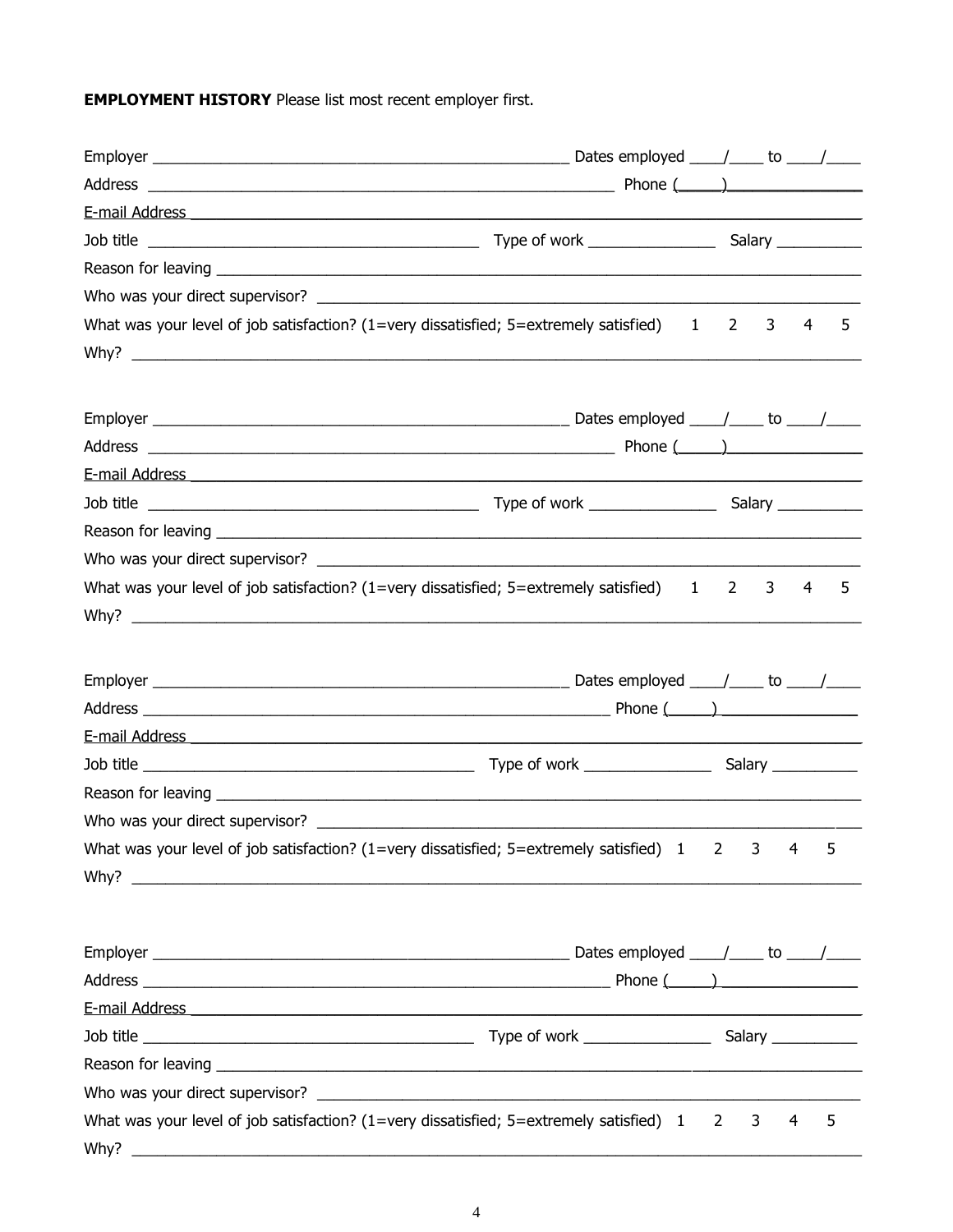### **PERSONAL**

Tell why you wish to teach/work at South Aiken Baptist Christian Daycare and how you believe that Christian education differs from public education.

Please summarize what you believe are your strengths - and any other additional information you would like to present.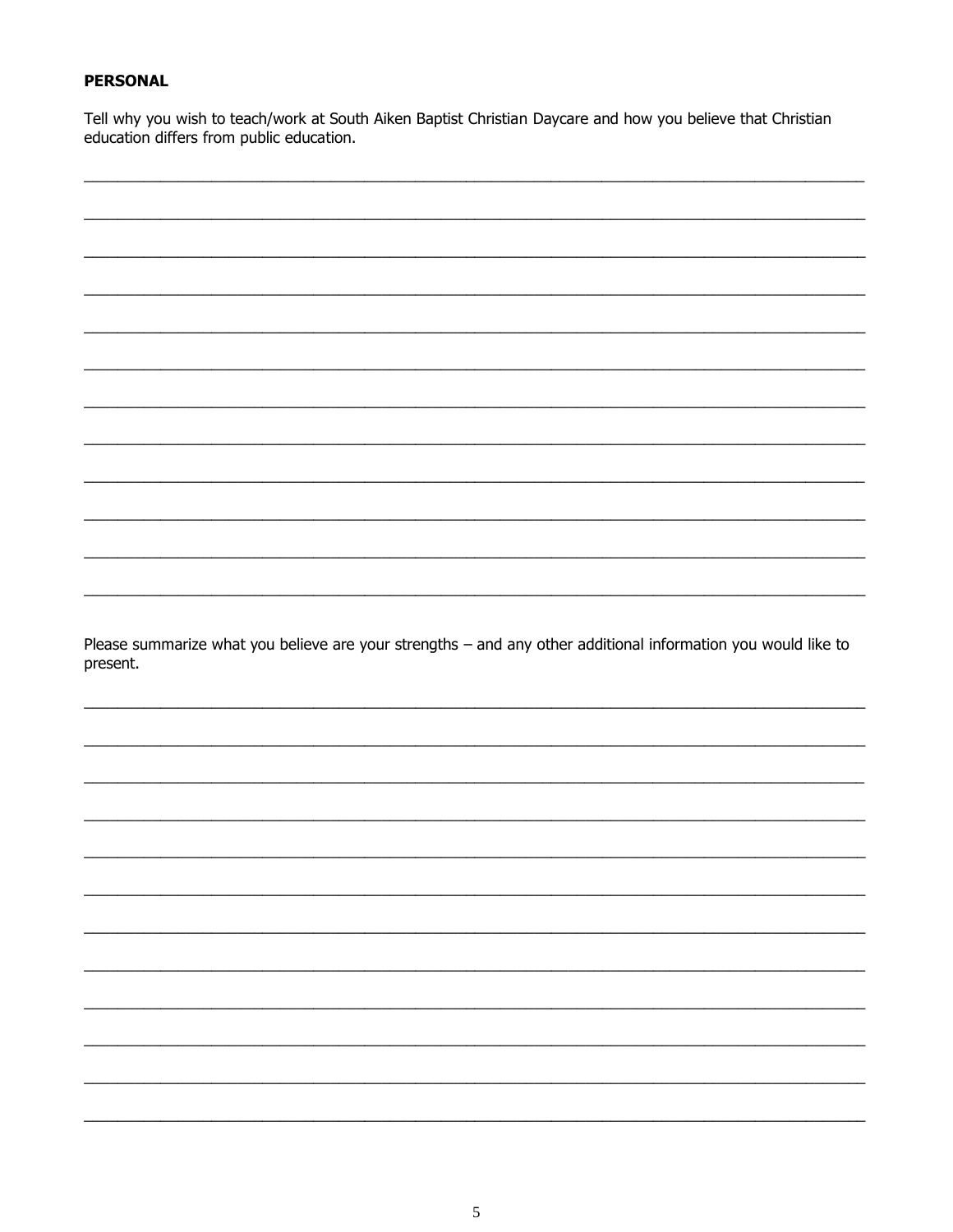### **REFERENCES**

Please give names, addresses, and phone numbers of seven references who have known you for a *minimum of* one year who may be contacted. If any of the categories do not apply, please substitute an additional name. Please do not include relatives or fiancé(e).

| 1. | <b>Pastor</b>                |                                          |
|----|------------------------------|------------------------------------------|
|    |                              | Length of Acquaintance _________________ |
|    |                              |                                          |
|    |                              |                                          |
|    |                              |                                          |
| 2. |                              |                                          |
|    |                              | Length of Acquaintance ________________  |
|    |                              |                                          |
|    |                              |                                          |
|    |                              |                                          |
| 3. | <b>Professional/Business</b> |                                          |
|    |                              | Length of Acquaintance ________________  |
|    |                              |                                          |
|    |                              |                                          |
|    |                              |                                          |
| 4. | <b>Professional/Business</b> |                                          |
|    |                              | Length of Acquaintance ________________  |
|    |                              |                                          |
|    |                              |                                          |
|    |                              |                                          |
|    | 5. Former employer           |                                          |
|    |                              | Length of Acquaintance ________________  |
|    |                              |                                          |
|    |                              |                                          |
|    |                              |                                          |
| 6. | Peer/friend                  |                                          |
|    |                              | Length of Acquaintance ________________  |
|    |                              |                                          |
|    |                              |                                          |
|    |                              |                                          |